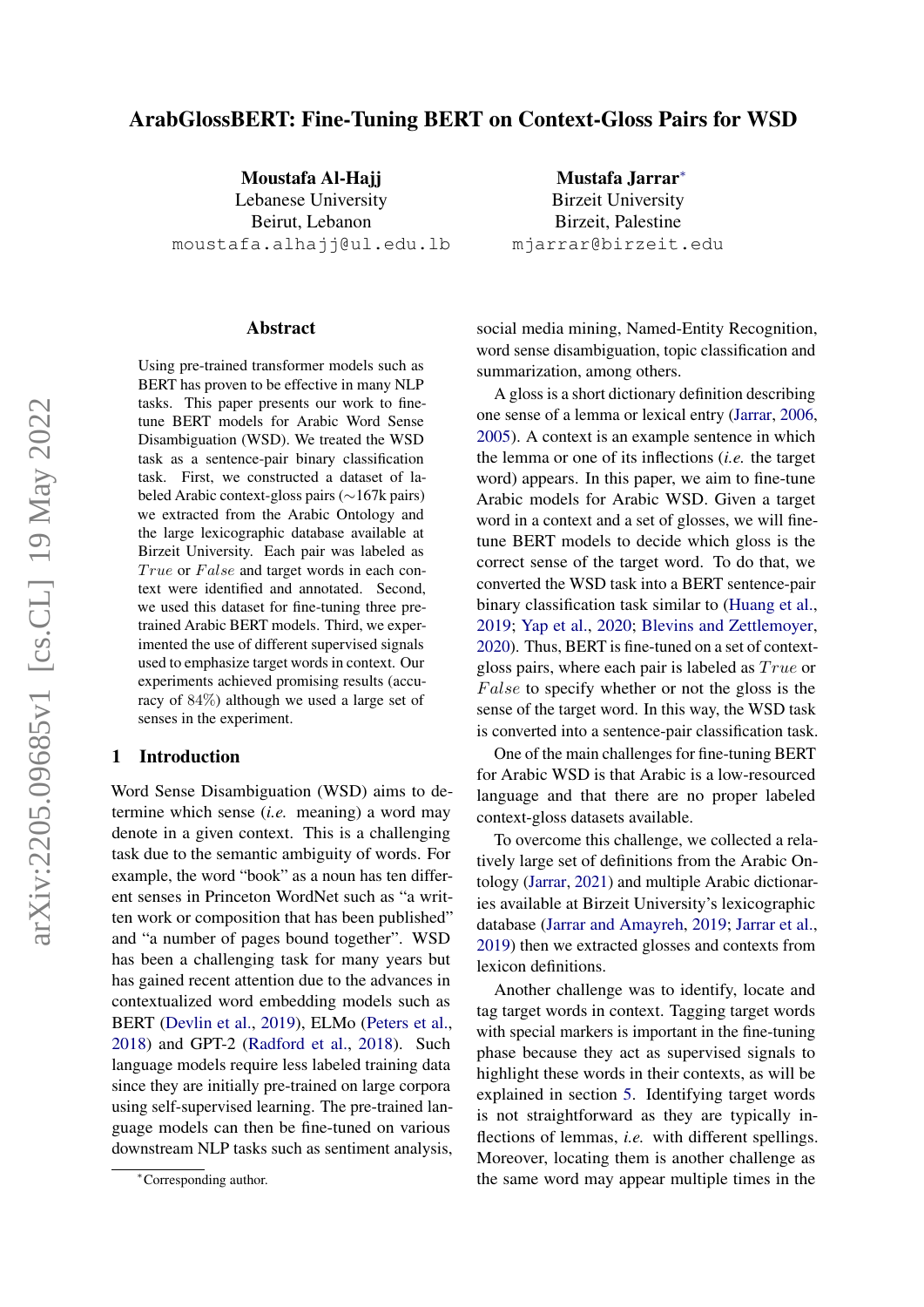same context with different senses. For example, the word (نَمَب) appears two times in this context .<br>. J ׇ֦֧֡ (I. ë X ø Q Ë I. ë X) with two different meanings: *went* .<br>. j  $\overline{\phantom{a}}$  and *gold*. We used several heuristics and tech-J ï ؚ<br>؞ ֚֚ niques (as described in subsection [3.3\)](#page-3-0) to identify and locate target words in context in order to tag them with special markers.

As a result, the dataset we constructed consists of about 167K context-gloss pair instances, 60K labeled as  $True$  and 107K labeled as  $False$ . The dataset covers about 26k unique lemmas (undiacritized), 32K glosses and 60k contexts.

We used this dataset to fine-tune three pretrained Arabic BERT models: AraBERT [\(Antoun](#page-6-1) [et al.,](#page-6-1) [2020\)](#page-6-1), QARiB [\(Abdelali et al.,](#page-6-2) [2021\)](#page-6-2) and CAMeLBERT [\(Inoue et al.,](#page-7-8)  $2021$  $2021$ )<sup>1</sup>. Each of the three models was fine-tuned for context-gloss binary classification. Furthermore, we investigated the use of different supervised signals used to highlight target words in context-gloss pairs.

The contributions of this paper can be summarized as follows:

- 1. Constructing a dataset of labeled Arabic context-gloss pairs;
- 2. Identifying, locating and tagging target words;
- 3. Fine-tuning three BERT models for Arabic context-gloss pairs binary classification;
- 4. Investigating the use of different markers to highlight target words in context.

The remainder of this paper is organized as follows. Section [2](#page-1-1) presents related work. Section [3](#page-2-0) describes the constructed dataset and our methodology to extract and label context-gloss pairs, and splitting the dataset into training and testing sets. Section [4](#page-4-1) outlines the task we resolved in this paper and Section [5](#page-4-0) presents the fine-tuning methodology. The experiments and the obtained results are presented in Sections [6](#page-5-0) and [7](#page-5-1) respectively. Finally, Section [8](#page-5-2) presents conclusions and future work.

## <span id="page-1-1"></span>2 Related Work

Recent experiments in fine-tuning pre-trained language models for WSD and related tasks have shown promising results, especially those that use context-gloss pairs in fine-tuning such as [\(Huang](#page-7-4) [et al.,](#page-7-4) [2019;](#page-7-4) [Yap et al.,](#page-8-1) [2020;](#page-8-1) [Blevins and Zettle](#page-6-0)[moyer,](#page-6-0) [2020\)](#page-6-0).

[Huang et al.](#page-7-4) [\(2019\)](#page-7-4) proposed to fine-tune BERT on context-gloss pairs (*label*  $\in \{yes, no\}$ ) for WSD, such that the gloss corresponding to the context-gloss pair candidate, with the highest output score for yes, is selected. [Yap et al.](#page-8-1) [\(2020\)](#page-8-1) proposed to group context-gloss pairs with the same context but different candidate glosses as 1 training instance (groups of 4 and 6 instances). Then, they proposed to fine-tune BERT model on group instances with 1 neuron in the output layer. After that, they formulated WSD as a ranking/selection problem where the most probable sense is ranked first.

Others also suggested to emphasize target words in context-gloss training instances. [Huang et al.](#page-7-4) [\(2019\)](#page-7-4); [Botha et al.](#page-6-4) [\(2020\)](#page-6-4); [Lei et al.](#page-7-9) [\(2017\)](#page-7-9); [Yap](#page-8-1) [et al.](#page-8-1) [\(2020\)](#page-8-1) proposed to use different special signals in the training instance, which makes the target word "special" in it. As such, [Huang et al.](#page-7-4) [\(2019\)](#page-7-4) proposed to use quotation marks around target words in context. In addition, they proposed to add the target word followed by a colon at the beginning of each gloss, which contributes to emphasizing the target word in the training instance. [Yap et al.](#page-8-1) [\(2020\)](#page-8-1) proposed to surround the target word in context with two special [TGT] tokens. In contrast, [Botha et al.](#page-6-4) [\(2020\)](#page-6-4); [Lei et al.](#page-7-9) [\(2017\)](#page-7-9) proposed to surround the target word in context with two different special tokens as marks of opening and closing. In this paper, we investigate the use of different types of signals to emphasize target words in context for Arabic WSD.

[El-Razzaz et al.](#page-7-10) [\(2021\)](#page-7-10) fine-tuned two BERT models on a small dataset of context-gloss pairs, consisting of about 5k lemmas, about 15k positive and 15k negative context-gloss pairs. They claimed an F1-score of 89%. However, this result is not reliable. After repeating the same experiment, we found that the majority of the context sentences used in the tests were already used for training. In this paper, we carefully selected the test set such that no contexts are used in both the training and the test sets. Additionally, we used a much larger sense repository (26k lemmas, 33k concepts and 167k context-gloss positive and negative pairs), which makes the task more challenging.

Other works related to Arabic WSD includes the use of static embeddings such as context and

<span id="page-1-0"></span><sup>&</sup>lt;sup>1</sup>We were not able to use the ABERT and MARBERT models [\(Abdul-Mageed et al.,](#page-6-3) [2021\)](#page-6-3) as they appear very recently.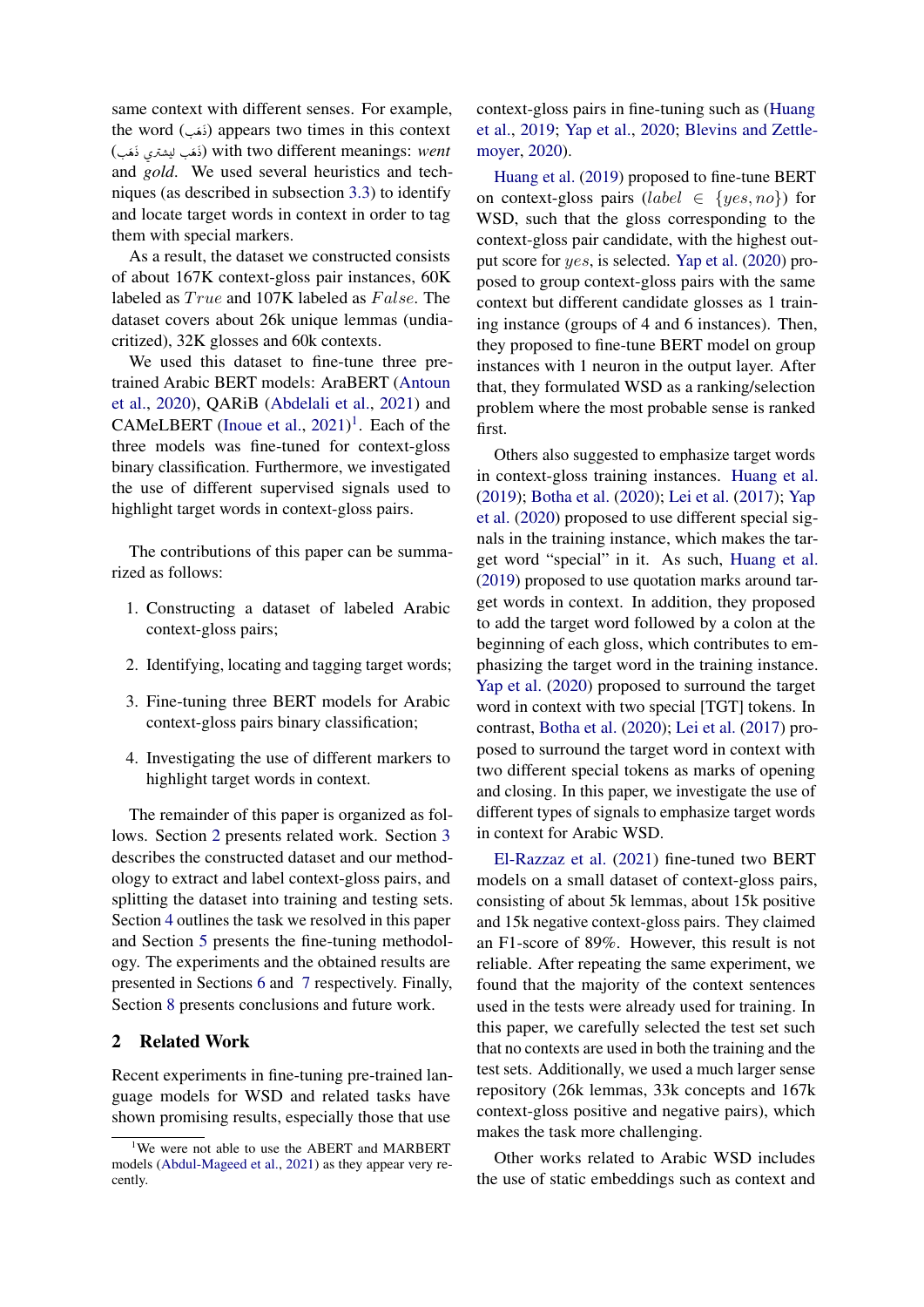sense vectors [\(Laatar et al.,](#page-7-11) [2017\)](#page-7-11), Stem2Vec and Sense2Vec[\(Alkhatlan et al.,](#page-6-5) [2018\)](#page-6-5), Lemma2Vec [\(Al-Hajj and Jarrar,](#page-6-6) [2021\)](#page-6-6), Word Sense Induction [\(Alian and Awajan,](#page-6-7) [2020\)](#page-6-7), or using fastText [\(Lo](#page-7-12)[gacheva et al.,](#page-7-12) [2020\)](#page-7-12). [Elayeb](#page-7-13) [\(2019\)](#page-7-13) reviewed Arabic WSD approaches until 2018.

# <span id="page-2-0"></span>3 Dataset Construction

This section describes how we constructed a dataset of labeled Arabic context-gloss pairs (See examples of pairs in Figure [1\)](#page-4-2). We extracted the contextgloss pairs from the Arabic Ontology and multiple lexicons in the Birzeit University's lexicographic database. The extracted pairs are labeled as  $True$ , and based on these  $True$  pairs, we generated the  $False$  pairs. Additionally, we identified the target word in each context and tagged it with different types of markers.

# 3.1 Context-Gloss Pairs Extraction

Arabic is a low-resource language [\(Darwish et al.,](#page-7-14) [2021\)](#page-7-14) and there are no proper sense repositories available for Arabic [\(Naser-Karajah et al.,](#page-7-15) [2021;](#page-7-15) [Jarrar et al.,](#page-7-16) [2021\)](#page-7-16) that can be used to generate a dataset of context-gloss pairs, e.g. similar to the Princeton WordNet for English [\(Miller et al.,](#page-7-17) [1990\)](#page-7-17). The largest available lexical-semantic resource for Arabic is the Birzeit University's lexicographic database<sup>[2](#page-2-1)</sup>, which contains the Arabic Ontology [\(Jarrar,](#page-7-5) [2021,](#page-7-5) [2011\)](#page-7-18) and about 400K glosses extracted from about 150 lexicons [\(Jarrar](#page-7-6) [and Amayreh,](#page-7-6) [2019;](#page-7-6) [Jarrar et al.,](#page-7-7) [2019;](#page-7-7) [Alhafi](#page-6-8) [et al.,](#page-6-8) [2019\)](#page-6-8). The problem is that each of the 150 lexicons covers a partial set of glosses and lemmas. Thus, for a given lemma, collecting the glosses from all lexicons may result in a set of redundant senses. Another problem is that some lexicons provide multiple senses within the same definition with no clear structure or separation markers, which makes it difficult to extract senses. Furthermore, some lexicons do not provide contexts (*i.e.* example sentences) or they mix them with the definitions.

To overcome the above challenges and build a context-gloss pairs dataset, we performed the following steps:

First, selection of candidate definitions: We quired the 400K lexicon definitions to select a set

of good candidate definitions. A good definition represents either one sense or multiple senses that are easy to parse and split (*i.e.* contains some markers) and has context examples. That is, definitions that are not easy to parse or do not provide contexts were excluded.

Second, extraction of glosses and contexts: Each of the collected candidate definitions in the first phase was parsed and split into gloss(es) and context(s). Some definitions did not need to be split and some were split into separate glosses (one for each sense) in case a definition contains multiple glosses (*i.e.* senses). Contexts were also extracted from the candidate definitions, taking into account that a definition may include multiple contexts for one sense. A parser was developed for each lexicon as each lexicon has its structure and text markers $3$ . Nevertheless, some lexicons were clean and wellstructured (e.g. the Arabic Ontology) that did not need any parsing.

Third, selection of glosses and contexts: Given that the glosses and contexts were extracted in the second phase, we applied the following criteria to select the glosses and contexts that we need to build a dataset of context-gloss pairs:

- Short glosses and contexts (*i.e.* one-word long) were excluded as they do not add useful information in the fine-tuning phase.
- For each lemma, if one of its glosses does not have a context example then all glosses for this lemma were not selected. That is, for a lemma and its glosses to be selected, each gloss must have at least one context example.
- In case the same lemma appears in multiple lexicons, the one with more glosses was selected. For example, let *m* be a lemma with two glosses in lexicon A and three glosses in lexicon B, then the lexicon B set of glosses for *m* is favored. If the same lemma has an equal number of glosses in multiple lexicons, we manually favor the more renowned lexicon. The idea of favoring lemmas with more glosses is because it indicates a richer set of distinct senses, and in this way, we avoid redundant senses for the same lemma in the dataset.

<span id="page-2-1"></span><sup>2</sup>Lexicographic Search Engine: [https://ontology.](https://ontology.birzeit.edu/about) [birzeit.edu/about](https://ontology.birzeit.edu/about)

<span id="page-2-2"></span><sup>&</sup>lt;sup>3</sup>We used the same parsing framework developed by [\(Amayreh et al.,](#page-6-9) [2019\)](#page-6-9) for lexicon digitization.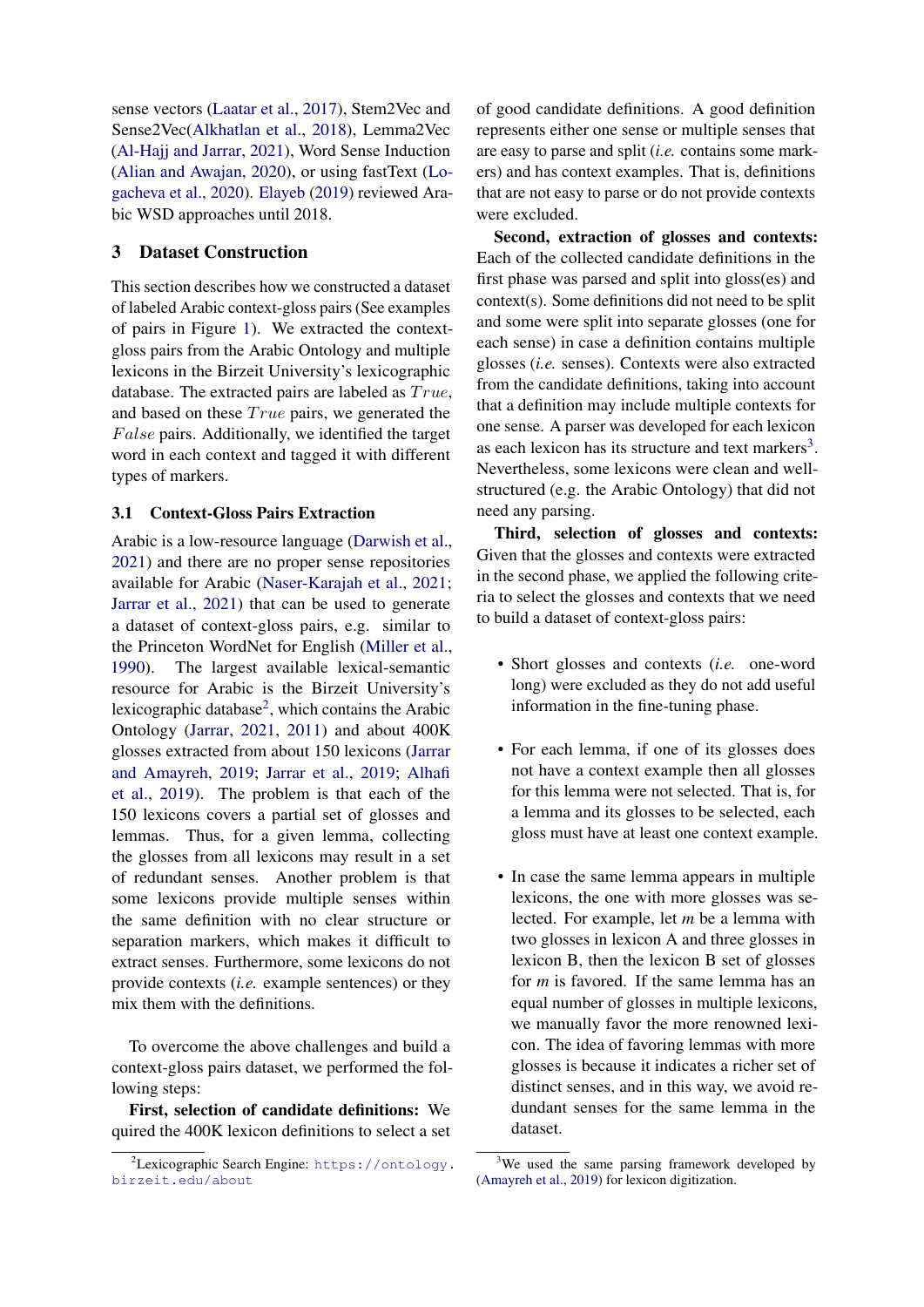<span id="page-3-1"></span>

|                               | count  |
|-------------------------------|--------|
| Unique Lemmas (undiacritized) | 26169  |
| Avg glosses per Lemmas        | 1.25   |
| <b>Unique Glosses</b>         | 32839  |
| <b>Unique Contexts</b>        | 60272  |
| Avg context per gloss         | 1.83   |
| True context-gloss pairs      | 60323  |
| False context-gloss pairs     | 106884 |
| Total True and False pairs    | 167207 |

Table 1: Statistics about our context-gloss pairs dataset

• Only glosses for single-word lemmas are selected. Although multi-word expression lemmas are important, in this phase, we only focus on single-word lemmas as BERT can process single-word tokens. We plan to consider multi-word lemmas in the future.

As a result, we selected about 32k glosses and 60k contexts for about 26K single lemmas (undiacritized), resulting in about 60k context-gloss pairs that we labeled as  $True$  pairs (see Table [1](#page-3-1) for more statistics). It is important to note that our dataset cannot be considered an Arabic sense repository because a sense repository should contain all senses for a given lemma, but our dataset does not necessarily include all senses for every lemma.

## <span id="page-3-3"></span>3.2 Labeling Context-Gloss Pairs

The 60k context-gloss pairs extracted in the previous phase were labeled as  $True$ . The  $False$ context-gloss pairs were then generated based on the  $True$  pairs, as follows: For each lemma with more than one gloss, we cross-related its glosses with its contexts. For example, let  $(context1$  $gloss1)$  and  $(context2-gloss2)$  be the two  $True$ pairs for the same lemma, then (context1−gloss2) and (context2−gloss1) are generated and labeled as  $False$  pairs. As a result, about  $107K$  contextgloss  $False$  pairs were generated in this way.

#### <span id="page-3-0"></span>3.3 Annotating Target Words

This section presents our methodology for identifying the target word inside a given context and tagging it with a special supervised signal, which we need in the fine-tuning phase (see section [5\)](#page-4-0). Figure [2](#page-5-3) illustrates different tags of target words.

Given a lemma and a context, our goal is to identify which word is the target word in this context. As explained in section [1,](#page-0-0) a context is an example sentence in which a word (called target word) is mentioned with its sense defined in the gloss. Identifying a target word inside its context is not straightforward because: (i) it does not necessarily share the same spelling with its lemma, e.g. the word (عين) and its lemma (عيون) and, more .<br>H ŗ importantly, (ii) it might occur multiple times and each time with a different sense such as ( $\infty$ ) which l appears two times in this context (رئتب عدة كتب), with l l two different meanings: *wrote* and *books*.

The following four methods were performed at the same time to maximize the certainty in identifying target words. The resulting target words were verified manually:

- *Sub-string*: We compared every word in the context with the given lemma (stringmatching, after undiacritization). If the lemma is a sub-string of one or more words, then these words are candidate target words.
- *Character-level cosine similarity*: We devel-oped a function<sup>[4](#page-3-2)</sup> that takes a lemma and a context and returns the word with the max cosine similarity with the lemma. The minimum cosine value should be more than  $0.75 -$ an empirical threshold that we learned while reviewing the results. If a word is returned, then we considered it a candidate target word.
- *Levenshtein distance*: This function takes a lemma and a context and returns the word with max Levenshtein distance (after removing diacritics) by comparing each word in the context with the lemma. The returned word is considered a candidate target word.
- *Lemmatization*: We used our in-house lemmatizer and lexicographic database to lemmatize every word in the given context and return those words that have their lemmas the same as the given lemma. The returned words are considered candidate target words.

These four methods were applied in parallel to maximize the certainty of correct matching and identification of target words. The results (candidate words, their scores and position) of the four methods were then combined and sorted (from

<span id="page-3-2"></span><sup>&</sup>lt;sup>4</sup>The function converts two Arabic words (after removing diacritics) into two vectors (each cell represents the occurrence of a character), then computes their cosine similarity.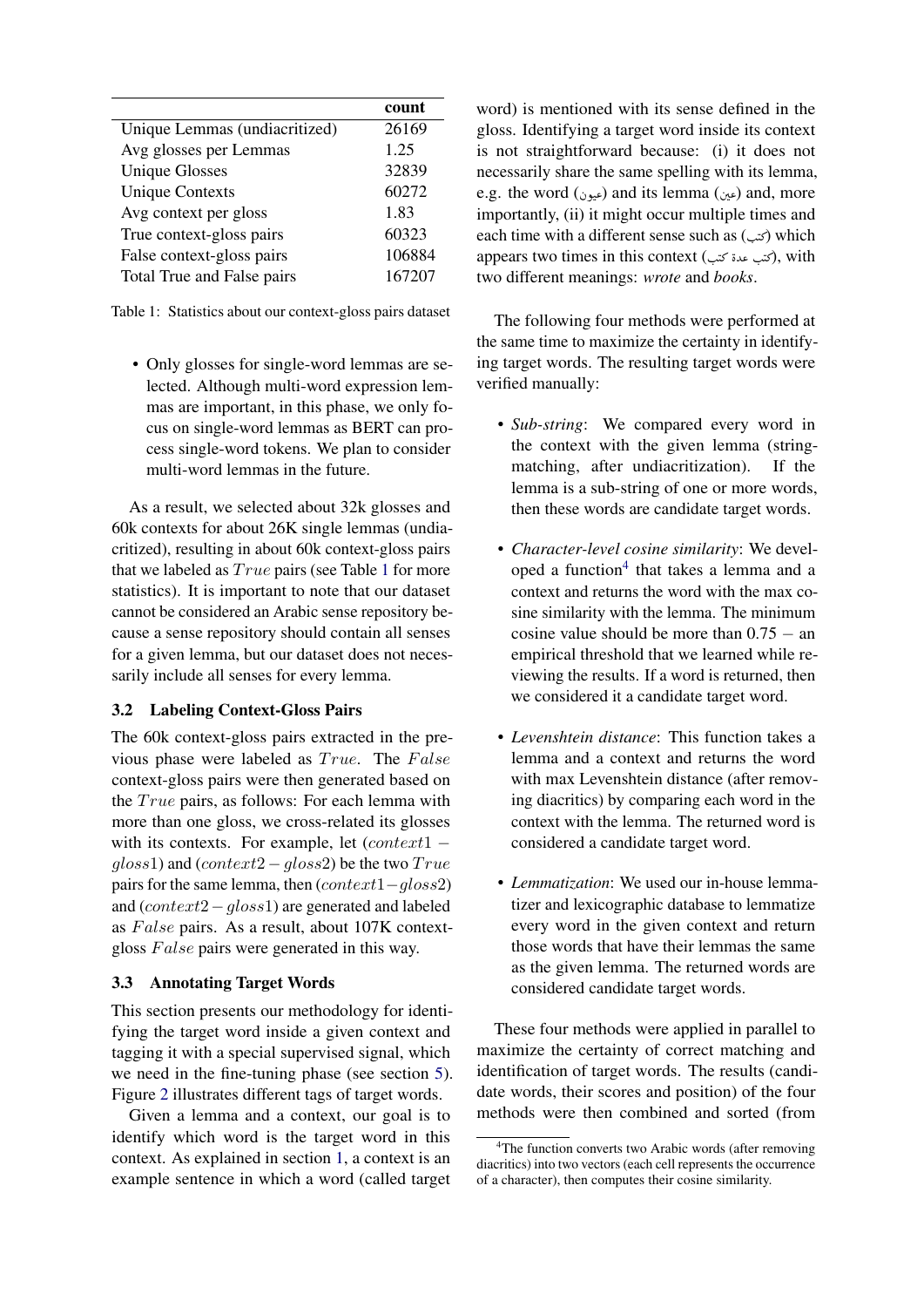<span id="page-4-2"></span>

| Examples of context-gloss pairs of the target word (عين)                                                       | Label |
|----------------------------------------------------------------------------------------------------------------|-------|
| CLS]    True [CLS] قصيدة من عيون الشعر [SEP] أجود كل شيء وأحسنه ونفيسه [SEP]                                   |       |
| CLS] [CLS] قصيدة من عيون الشعر [SEP] عين الشيء : نفسه ، ذاته ( تستعمل للتوكيد ) [SEP]                          |       |
| CLS]     [CLS]         [CLS]                                   فين الشيء : نفسه ، ذاته ( تستعمل للتوكيد ) [SEP |       |
| [CLS]     جاء القوم أعينهم [SEP] أجود كل شيء وأحسنه ونفيسه [SEP]                                               |       |

Figure 1: Examples of labeled context-gloss pairs

more to less certain) and given to linguists to re-view. Each identified target word<sup>[5](#page-4-3)</sup> was manually verified and, if needed, corrected by a linguist.

#### 3.4 Training and Test Datasets

This section describes how we divided our dataset into training and test sets and the criteria we used to avoid repeated context in training and test sets. Recall that our dataset contains one or more glosses for each lemma and one or more contexts for each gloss, which we used to generate the context-gloss pairs dataset. The dataset cannot be arbitrarily divided as contexts used for training should not be used for testing. We selected the test set taking into account these two criteria: (*i*) every context selected in the test set should not be selected in the training set and (*ii*) every gloss should be selected in both the training and the test sets.

Given these criteria, we selected the test set as follows: (*First*) we selected the pairs with repeated glosses from the set of context-gloss pairs (*i.e.* glosses with more than one context). (*Second*) we grouped pairs according to their glosses then selected one pair from each group larger than one and included it in the test set. All of these pairs were labeled as  $True$ . (*Third*) we cross-related contexts with glosses of the same lemma to generate  $False$ pairs in the test set from the  $True$  pairs  $-$  as de-scribed in subsection [3.2.](#page-3-3) That is, again, the  $False$ pairs were generated after selecting the  $True$  pairs, and every pair selected for testing should not be part of the training set.

The resulted training and test datasets $6$  consist of 152,035 and 15,172 pairs, respectively. Table [2](#page-4-5) provides statistics about the training and test sets.

<span id="page-4-5"></span>

| <b>Datasets</b> | <b>Pairs</b> | Count  | Total   |
|-----------------|--------------|--------|---------|
| Training        | True pairs   | 55,585 |         |
|                 | False pairs  | 96,450 | 152,035 |
| <b>Test</b>     | True pairs   | 4,738  |         |
|                 | False pairs  | 10,434 | 15,172  |
|                 |              | Total  | 167,207 |

| Table 2: Counts of the training and testing pairs |  |  |  |
|---------------------------------------------------|--|--|--|
|                                                   |  |  |  |

## <span id="page-4-1"></span>4 Task Overview

Given a context, a target word in the context and a gloss, our task is to decide whether or not the gloss corresponds to a specific sense of the target word. We approached the problem as a binary sequence-pair classification task. We concatenated the context and the gloss and separated them by the special [SEP] token (See Figure [1\)](#page-4-2). Afterward, we fine-tuned Arabic BERT models on our labeled dataset of context-gloss pairs (label  $\in \{True, False\}$ ).

It is worth noting that although this binary context-gloss pair classification task is related to the WSD task, they are not exactly the same task. The WSD task aims at determining which sense (or gloss) a word in context denotes from a given set of senses. It is also worth noting that these two tasks are not the same as the Word-In-Context (WIC) task [\(Al-Hajj and Jarrar,](#page-6-6) [2021;](#page-6-6) [Martelli et al.,](#page-7-19) [2021\)](#page-7-19), which aims at determining whether a target word has the same sense in two given contexts.

### <span id="page-4-0"></span>5 Methodology

To address the binary context-gloss classification task, we experimented with four variations of the context-gloss pairs. The idea is to investigate using different supervised signals around target words to give them special attention during the fine-tuning. Figure [2](#page-5-3) illustrates these four variations. In variation 1, context-gloss pairs were left intact, without any signal. In the other three

<span id="page-4-3"></span><sup>&</sup>lt;sup>5</sup>In some cases, multiple words having the same sense can be considered target words inside the same context. For exam ple (متابه المحمد) oe context (الكتب) in the context (الكتب) and (كتابه على المحمد) and<br>المحمد) . In اركتابه كان من آفضل الكتب) in the context (الكتب) . A Ì Į .<br>.  $\ddot{\phantom{0}}$ . A ا<br>. our dataset, we only considered one target word, most likely the first one.

<span id="page-4-4"></span><sup>6</sup>The datasets and the fine-tuned BERT models are available at: [https://ontology.birzeit.edu/]( https://ontology.birzeit.edu/downloads) [downloads]( https://ontology.birzeit.edu/downloads)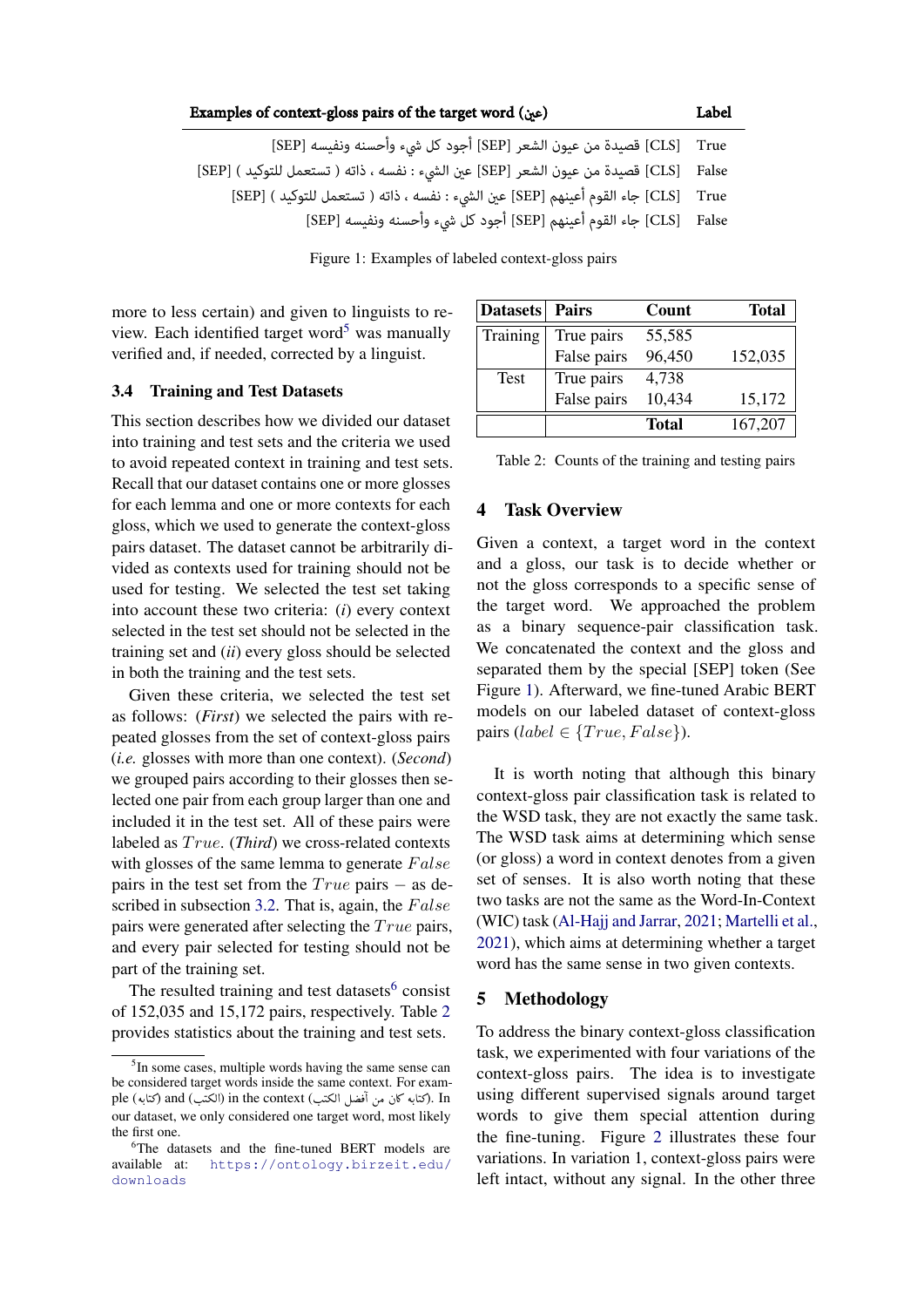<span id="page-5-3"></span>

| [CLS] قصيدة من عيون الشعر [SEP] أجود كل شيء وأحسنه ونفيسه [SEP]                         | Variation 1        |
|-----------------------------------------------------------------------------------------|--------------------|
| [CLS] قصيدة من 'عيون' الشعر [SEP] عيون: أجود كل شيء وأحسنه ونفيسه [SEP]                 | Variation 2        |
| [CLS] قصيدة من [UNUSED0]عيون[UNUSED0] الشعر [SEP] عيون: أجود كل شيء وأحسنه ونفيسه [SEP] | Variation 3        |
| [CLS] قصيدة من [UNUSED0]عيون[UNUSED1] الشعر [SEP] عيون: أجود كل شيء وأحسنه ونفيسه [SEP] | <b>Variation 4</b> |

Figure 2: Illustration of the four context-gloss pairs variations.

variations, we followed the techniques used by [Huang et al.](#page-7-4) [\(2019\)](#page-7-4), [Yap et al.](#page-8-1) [\(2020\)](#page-8-1) and [Blevins](#page-6-0) [and Zettlemoyer](#page-6-0) [\(2020\)](#page-6-0) to signal target words. We surrounded target words with (*i*) single quotes in variation 2, (*ii*) the special token [UNUSED0] in variation 3, and (*iii*) [UNUSED0] before and [UNUSED1] after in variation 4. Moreover, in the last three variations, we added the target word followed by a colon at the beginning of each gloss. In these four variations, the context and the gloss were concatenated into a sequence separated with the [SEP] token.

We fine-tuned three Arabic pre-trained models: AraBERT [\(Antoun et al.,](#page-6-1) [2020\)](#page-6-1), QARiB [\(Abde](#page-6-2)[lali et al.,](#page-6-2) [2021\)](#page-6-2) and CAMeLBERT [\(Inoue et al.,](#page-7-8) [2021\)](#page-7-8) using our training dataset described in Section [3.](#page-2-0) Before fine-tuning AraBERT, we used the pre-processing method used in [\(Antoun et al.,](#page-6-1) [2020\)](#page-6-1) to pre-train version 2 of their model. Before finetuning CAMeLBERT and QARiB models, we used the pre-processing method used in [\(Inoue et al.,](#page-7-8) [2021\)](#page-7-8) to pre-train the CAMeLBERT which consists in the normalization of alif maksura  $\binom{6}{x}$ , teh marbuta  $(i)$ , alif  $(i)$  and undiacritization.

Since BERT has a max length limit of tokens equal to 512, we limit the length of each training instance (*i.e.* context-gloss pair) with a maximum of 512 tokens. Given, for example, the tokenizer used in AraBERTv02, only 216 pairs are larger than 512 tokens out of the 167,207 pairs in our dataset. Instances shorter than 512 were padded to the max length limit.

The BertForSequenceClassification model architecture is used in fine-tuning the three Arabic BERT models. The last hidden state of the token [CLS] is used for the classification task. The linear layer in the output consists of two neurons for the  $True$ and False classes.

### <span id="page-5-0"></span>6 Experiment Setup

We selected the base configuration of AraBERTv02, QARiB, and CAMeLBERT

models due to computational constraints and as larger models do not necessitate better perfor-mance [\(Abdelali et al.,](#page-6-2) [2021;](#page-6-2) [Inoue et al.,](#page-7-8) [2021\)](#page-7-8). We used the huggingface "Trainer" class in the fine-tuning. We performed a limited grid search to find a good hyperparameters combination then we fine-tuned each of the three models using the optimal configuration: initial learning rate of 2e-5, warmup steps of 1412 with a batch size of 16 over 4 training epochs. All other hyperparameters were kept at their default values. We used a single Tesla P100-PCIE-16GB in fine-tuning models.

### <span id="page-5-1"></span>7 Results and Discussion

This section presents the results of two experiments. Table [3](#page-6-10) presents the results of the first experiment in which we fine-tuned three BERT models on the variation 2 (*i.e.* single quotes signal) of contextgloss pairs.

As AraBERTv02 outperformed other models in the first experiment, it has been chosen for conducting a second experiment in which we fine-tuned on variation 1 (intact context-gloss pairs), variation 3 (two [UNUSED0] tokens around the target word in context-gloss pairs) and variation 4 ([UNUSED0] and [UNUSED1] tokens around the target word in context-gloss pairs). Reported results in Table [4](#page-6-11) reveal that the use of different supervised signals around the target word did not significantly improve the overall results. The use of supervised signals reveals only  $1\%$  of improvement over variation 1 (no signals). This improvement is comparable to the improvement of 1-2% achieved by [Huang et al.](#page-7-4) [\(2019\)](#page-7-4) using special signals on English datasets.

### <span id="page-5-2"></span>8 Conclusion and Future Work

We presented a large dataset of context-gloss pairs (167,207 pairs) that we carefully extracted from the Arabic Ontology and diverse lexicon definitions. Each pair was labeled as  $True$  and  $False$  and each target word in each context was annotated and tagged. We used this dataset to fine-tune three Arabic BERT models on binary context-gloss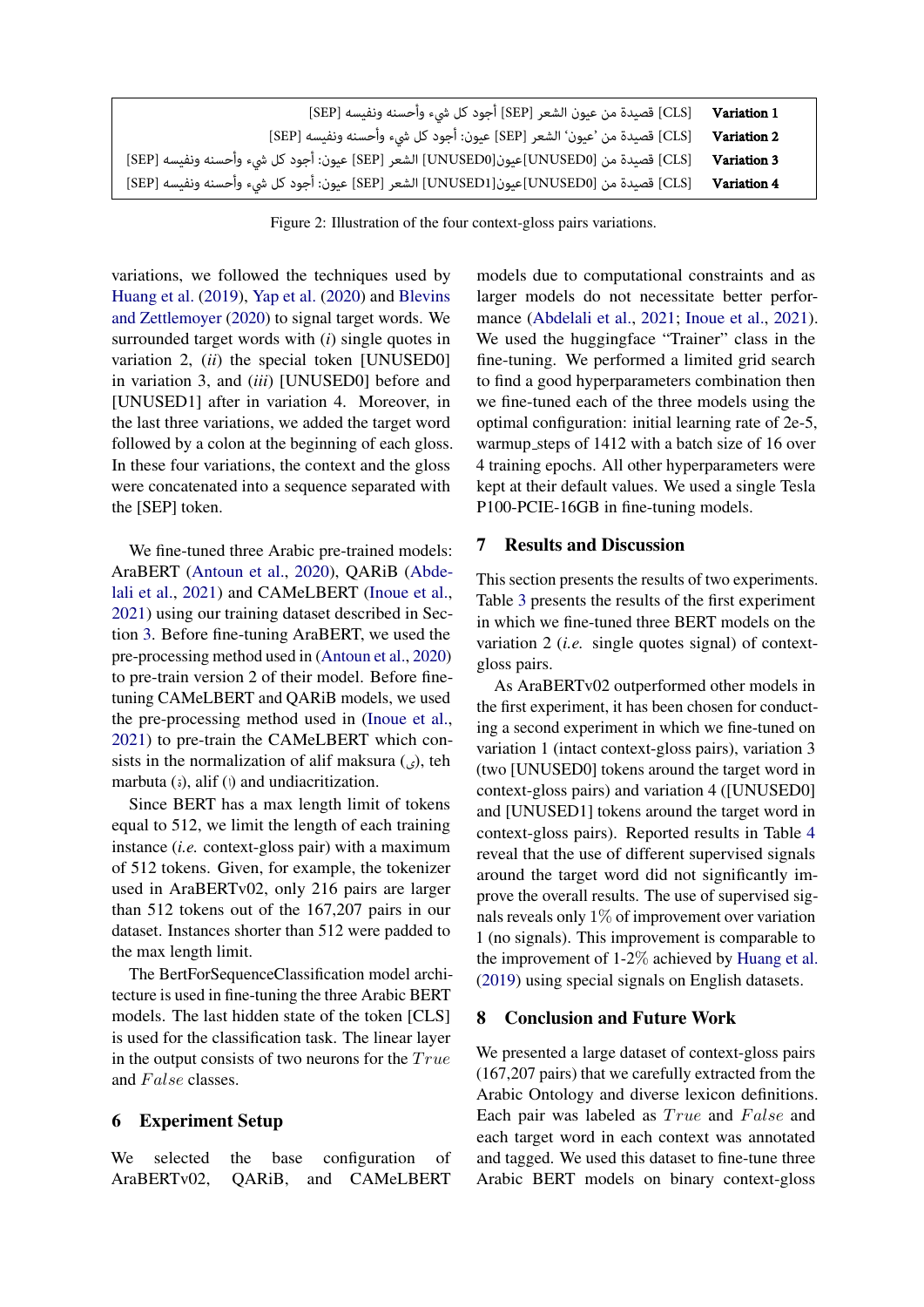<span id="page-6-10"></span>

| <b>Model</b> |              |    |    | <b>True False Accuracy</b> |
|--------------|--------------|----|----|----------------------------|
| AraBERTv02   | Precision 81 |    | 85 |                            |
|              | Recall       | 66 | 93 | 84                         |
|              | F1-score 72  |    | 89 |                            |
| CAMeLBERT    | Precision 77 |    | 83 |                            |
|              | Recall       | 60 | 92 | 82                         |
|              | F1-score 67  |    | 87 |                            |
| <b>QARiB</b> | Precision 73 |    | 82 |                            |
|              | Recall       | 58 | 90 | 80                         |
|              | F1-score     | 65 | 86 |                            |

Table 3: Achieved results (%) after fine-tuning three Arabic BERT models with the *single quotes* supervised signal around the target word.

<span id="page-6-11"></span>

| Variation                                   |                       |    |    | <b>True False Accuracy</b> |
|---------------------------------------------|-----------------------|----|----|----------------------------|
| Variation 1<br>No signal                    | Precision             | 80 | 85 |                            |
|                                             | Recall                | 64 | 92 | 83                         |
|                                             | F <sub>1</sub> -score | 71 | 88 |                            |
| <b>Variation 3</b><br><b>UNUSED0</b>        | Precision 81          |    | 85 |                            |
|                                             | Recall                | 64 | 93 | 84                         |
|                                             | F1-score              | 71 | 89 |                            |
| <b>Variation 4</b><br>UNUSED <sub>0,1</sub> | Precision             | 81 | 85 |                            |
|                                             | Recall                | 64 | 93 | 84                         |
|                                             | F1-score              | 71 | 89 |                            |

Table 4: Achieved results (%) with AraBERTv02 using the other three supervised signals around the target word.

pair classification, and we achieved a promising accuracy of 84%, especially as we used a large set of senses. Our experiments show that the use of different supervised signals around target words did not bring significant improvements (about  $1\%$ ).

We will further build a large-scale content-gloss dataset. We also plan to include contexts written in Arabic dialects [\(Jarrar et al.\)](#page-7-20) so that dialectal text can be sense-disambiguated. Additionally, we plan to consider Arabic text that is partially or fully diacritized, which requires lemmas across lexicons to be linked with each other [\(Jarrar et al.,](#page-7-21) [2018\)](#page-7-21). Lastly but more importantly, we plan to extend our work to address the WSD task and build a semantic analyzer for Arabic.

# Acknowledgments

We would like to thank the reviewers for their valuable comments and efforts for improving our manuscript. We would also like to thank Taymaa Hammouda for her technical support while preparing the dataset and annotating the contexts. We extend our thanks to Dr Abeer Naser Eddine for proofreading this paper.

## References

- <span id="page-6-2"></span>Ahmed Abdelali, Sabit Hassan, Hamdy Mubarak, Kareem Darwish, and Younes Samih. 2021. Pretraining bert on arabic tweets: Practical considerations. *arXiv preprint arXiv:2102.10684*.
- <span id="page-6-3"></span>Muhammad Abdul-Mageed, AbdelRahim Elmadany, and El Moatez Billah Nagoudi. 2021. ARBERT & MARBERT: Deep Bidirectional Transformers for Arabic. In *Proceedings of the ACL-IJCNLP 2021 Main Conference*. Association for Computational Linguistics.
- <span id="page-6-6"></span>Moustafa Al-Hajj and Mustafa Jarrar. 2021. [LU-](https://doi.org/10.18653/v1/2021.semeval-1.99)[BZU at SemEval-2021 task 2: Word2Vec and](https://doi.org/10.18653/v1/2021.semeval-1.99) [Lemma2Vec performance in Arabic word-in](https://doi.org/10.18653/v1/2021.semeval-1.99)[context disambiguation.](https://doi.org/10.18653/v1/2021.semeval-1.99) In *Proceedings of the 15th International Workshop on Semantic Evaluation (SemEval-2021)*, pages 748–755, Online. Association for Computational Linguistics.
- <span id="page-6-8"></span>Diana Alhafi, Anton Deik, and Mustafa Jarrar. 2019. [Usability evaluation of lexicographic e-services.](https://doi.org/10.1109/AICCSA47632.2019.9035226) In *The 2019 IEEE/ACS 16th International Conference on Computer Systems and Applications (AICCSA)*, pages 1–7. IEE.
- <span id="page-6-7"></span>Marwah Alian and Arafat Awajan. 2020. Sense inventories for arabic texts. In *2020 21st International Arab Conference on Information Technology (ACIT)*, pages 1–4. IEEE.
- <span id="page-6-5"></span>Ali Alkhatlan, Jugal Kalita, and Ahmed Alhaddad. 2018. Word sense disambiguation for arabic exploiting arabic wordnet and word embedding. *Procedia computer science*, 142:50–60.
- <span id="page-6-9"></span>Hamzeh Amayreh, Mohammad Dwaikat, and Mustafa Jarrar. 2019. [Lexicon digitization-a framework for](http://www.jarrar.info/publications/ADJ18.pdf) [structuring, normalizing and cleaning lexical entries.](http://www.jarrar.info/publications/ADJ18.pdf) *Technical Report, Birzeit University*.
- <span id="page-6-1"></span>Wissam Antoun, Fady Baly, and Hazem Hajj. 2020. Arabert: Transformer-based model for arabic language understanding. In *LREC 2020 Workshop Language Resources and Evaluation Conference*, page 9.
- <span id="page-6-0"></span>Terra Blevins and Luke Zettlemoyer. 2020. Moving down the long tail of word sense disambiguation with gloss-informed biencoders. *arXiv preprint arXiv:2005.02590*.
- <span id="page-6-4"></span>Jan A. Botha, Zifei Shan, and Daniel Gillick. 2020. [En](https://doi.org/10.18653/v1/2020.emnlp-main.630)[tity Linking in 100 Languages.](https://doi.org/10.18653/v1/2020.emnlp-main.630) In *Proceedings of the 2020 Conference on Empirical Methods in Natural Language Processing (EMNLP)*, pages 7833– 7845, Online. Association for Computational Linguistics.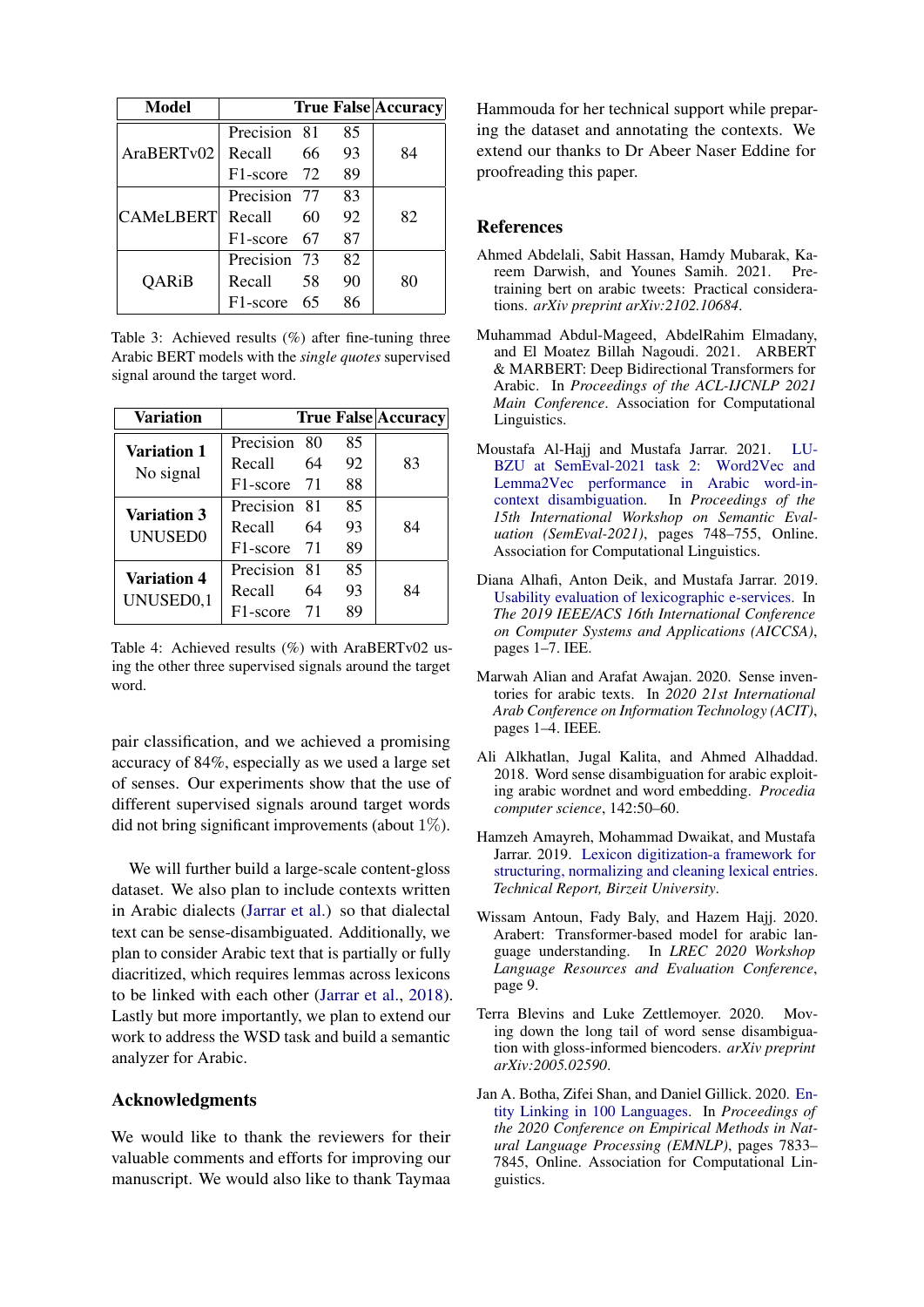- <span id="page-7-14"></span>Kareem Darwish, Nizar Habash, Mourad Abbas, Hend Al-Khalifa, Huseein T. Al-Natsheh, Houda Bouamor, Karim Bouzoubaa, Violetta Cavalli-Sforza, Samhaa R. El-Beltagy, Wassim El-Hajj, Mustafa Jarrar, and Hamdy Mubarak. 2021. [A](https://doi.org/10.1145/3447735) [panoramic survey of natural language processing in](https://doi.org/10.1145/3447735) [the arab worlds.](https://doi.org/10.1145/3447735) *Commun. ACM*, 64(4):72–81.
- <span id="page-7-0"></span>Jacob Devlin, Ming-Wei Chang, Kenton Lee, and Kristina Toutanova. 2019. [BERT: Pre-training of](https://doi.org/10.18653/v1/N19-1423) [deep bidirectional transformers for language under](https://doi.org/10.18653/v1/N19-1423)[standing.](https://doi.org/10.18653/v1/N19-1423) In *Proceedings of the 2019 Conference of the North American Chapter of the Association for Computational Linguistics: Human Language Technologies, Volume 1 (Long and Short Papers)*, pages 4171–4186, Minneapolis, Minnesota. Association for Computational Linguistics.
- <span id="page-7-10"></span>Mohammed El-Razzaz, Mohamed Waleed Fakhr, and Fahima A Maghraby. 2021. Arabic gloss wsd using bert. *Applied Sciences*, 11(6):2567.
- <span id="page-7-13"></span>Bilel Elayeb. 2019. Arabic word sense disambiguation: a review. *Artificial Intelligence Review*, 52(4):2475– 2532.
- <span id="page-7-4"></span>Luyao Huang, Chi Sun, Xipeng Qiu, and Xuanjing Huang. 2019. Glossbert: Bert for word sense disambiguation with gloss knowledge. *arXiv preprint arXiv:1908.07245*.
- <span id="page-7-8"></span>Go Inoue, Bashar Alhafni, Nurpeiis Baimukan, Houda Bouamor, and Nizar Habash. 2021. [The interplay of](https://aclanthology.org/2021.wanlp-1.10) [variant, size, and task type in Arabic pre-trained lan](https://aclanthology.org/2021.wanlp-1.10)[guage models.](https://aclanthology.org/2021.wanlp-1.10) In *Proceedings of the Sixth Arabic Natural Language Processing Workshop*, pages 92– 104, Kyiv, Ukraine (Virtual). Association for Computational Linguistics.
- <span id="page-7-3"></span>Mustafa Jarrar. 2005. *[Towards Methodological Princi](http://www.jarrar.info/phd-thesis/JarrarPhDThesisV167.pdf)[ples for Ontology Engineering](http://www.jarrar.info/phd-thesis/JarrarPhDThesisV167.pdf)*. Ph.D. thesis, Vrije Universiteit Brussel.
- <span id="page-7-2"></span>Mustafa Jarrar. 2006. [Towards the notion of gloss, and](https://doi.org/10.1145/1135777.1135850) [the adoption of linguistic resources in formal ontol](https://doi.org/10.1145/1135777.1135850)[ogy engineering.](https://doi.org/10.1145/1135777.1135850) In *Proceedings of the 15th international conference on World Wide Web (WWW2006)*, pages 497–503. ACM Press, New York, NY.
- <span id="page-7-18"></span>Mustafa Jarrar. 2011. [Building a formal arabic ontol](http://www.jarrar.info/publications/J11.pdf)[ogy \(invited paper\).](http://www.jarrar.info/publications/J11.pdf) In *Proceedings of the Experts Meeting on Arabic Ontologies and Semantic Networks*. Alecso,Arab League.
- <span id="page-7-5"></span>Mustafa Jarrar. 2021. [The arabic ontology - an arabic](https://doi.org/10.3233/AO-200241) [wordnet with ontologically clean content.](https://doi.org/10.3233/AO-200241) *Applied Ontology Journal*, 16(1):1–26.
- <span id="page-7-6"></span>Mustafa Jarrar and Hamzeh Amayreh. 2019. [An arabic](https://doi.org/10.1007/978-3-030-23281-8_19)[multilingual database with a lexicographic search en](https://doi.org/10.1007/978-3-030-23281-8_19)[gine.](https://doi.org/10.1007/978-3-030-23281-8_19) In *The 24th International Conference on Applications of Natural Language to Information Systems (NLDB 2019)*, volume 11608 of *LNCS*, pages 234– 246. Springer.
- <span id="page-7-7"></span>Mustafa Jarrar, Hamzeh Amayreh, and John P. McCrae. 2019. [Representing arabic lexicons in lemon - a](http://www.jarrar.info/publications/JAM19.pdf) [preliminary study.](http://www.jarrar.info/publications/JAM19.pdf) In *The 2nd Conference on Language, Data and Knowledge (LDK 2019)*, volume 2402, pages 29–33. CEUR.
- <span id="page-7-20"></span>Mustafa Jarrar, Nizar Habash, Faeq Alrimawi, Diyam Akra, and Nasser Zalmout. [Curras: An annotated](https://doi.org/10.1007/S10579-016-9370-7) [corpus for the palestinian arabic dialect.](https://doi.org/10.1007/S10579-016-9370-7) *Journal Language Resources and Evaluation*, (3).
- <span id="page-7-16"></span>Mustafa Jarrar, Eman Karajah, Muhammad Khalifa, and Khaled Shaalan. 2021. [Extracting synonyms](http://www.jarrar.info/publications/JKKS21.pdf) [from bilingual dictionaries.](http://www.jarrar.info/publications/JKKS21.pdf) In *The 11th International Global Wordnet Conference (GWC2021)*, pages 215–222. Global Wordnet Association.
- <span id="page-7-21"></span>Mustafa Jarrar, Fadi Zaraket, Rami Asia, and Hamzeh Amayreh. 2018. [Diacritic-based matching of arabic](https://doi.org/10.1145/3242177) [words.](https://doi.org/10.1145/3242177) *ACM Asian and Low-Resource Language Information Processing*, 18(2):10:1–10:21.
- <span id="page-7-11"></span>Rim Laatar, Chafik Aloulou, and Lamia Hadrich Belguith. 2017. Word sense disambiguation of arabic language with word embeddings as part of the creation of a historical dictionary. In *LPKM*.
- <span id="page-7-9"></span>Wenqiang Lei, Xuancong Wang, Meichun Liu, Ilija Ilievski, Xiangnan He, and Min-Yen Kan. 2017. Swim: A simple word interaction model for implicit discourse relation recognition. In *IJCAI*, pages 4026–4032.
- <span id="page-7-12"></span>Varvara Logacheva, Denis Teslenko, Artem Shelmanov, Steffen Remus, Dmitry Ustalov, Andrey Kutuzov, Ekaterina Artemova, Chris Biemann, Simone Paolo Ponzetto, and Alexander Panchenko. 2020. Word sense disambiguation for 158 languages using word embeddings only. *arXiv preprint arXiv:2003.06651*.
- <span id="page-7-19"></span>Federico Martelli, Najla Kalach, Gabriele Tola, and Roberto Navigli. 2021. [SemEval-2021 task 2:](https://doi.org/10.18653/v1/2021.semeval-1.3) [Multilingual and cross-lingual word-in-context dis](https://doi.org/10.18653/v1/2021.semeval-1.3)[ambiguation \(MCL-WiC\).](https://doi.org/10.18653/v1/2021.semeval-1.3) In *Proceedings of the 15th International Workshop on Semantic Evaluation (SemEval-2021)*, pages 24–36, Online. Association for Computational Linguistics.
- <span id="page-7-17"></span>George A Miller, Richard Beckwith, Christiane Fellbaum, Derek Gross, and Katherine J Miller. 1990. Introduction to wordnet: An on-line lexical database. *International journal of lexicography*, 3(4):235– 244.
- <span id="page-7-15"></span>Eman Naser-Karajah, Nabil Arman, and Mustafa Jarrar. 2021. [Current trends and approaches in syn](https://doi.org/10.1109/ICIT52682.2021.9491713)[onyms extraction: Potential adaptation to arabic.](https://doi.org/10.1109/ICIT52682.2021.9491713) In *2021 International Conference on Information Technology (ICIT)*, pages 428–434, Amman, Jordan. Association for Computational Linguistics.
- <span id="page-7-1"></span>Matthew E. Peters, Mark Neumann, Mohit Iyyer, Matt Gardner, Christopher Clark, Kenton Lee, and Luke